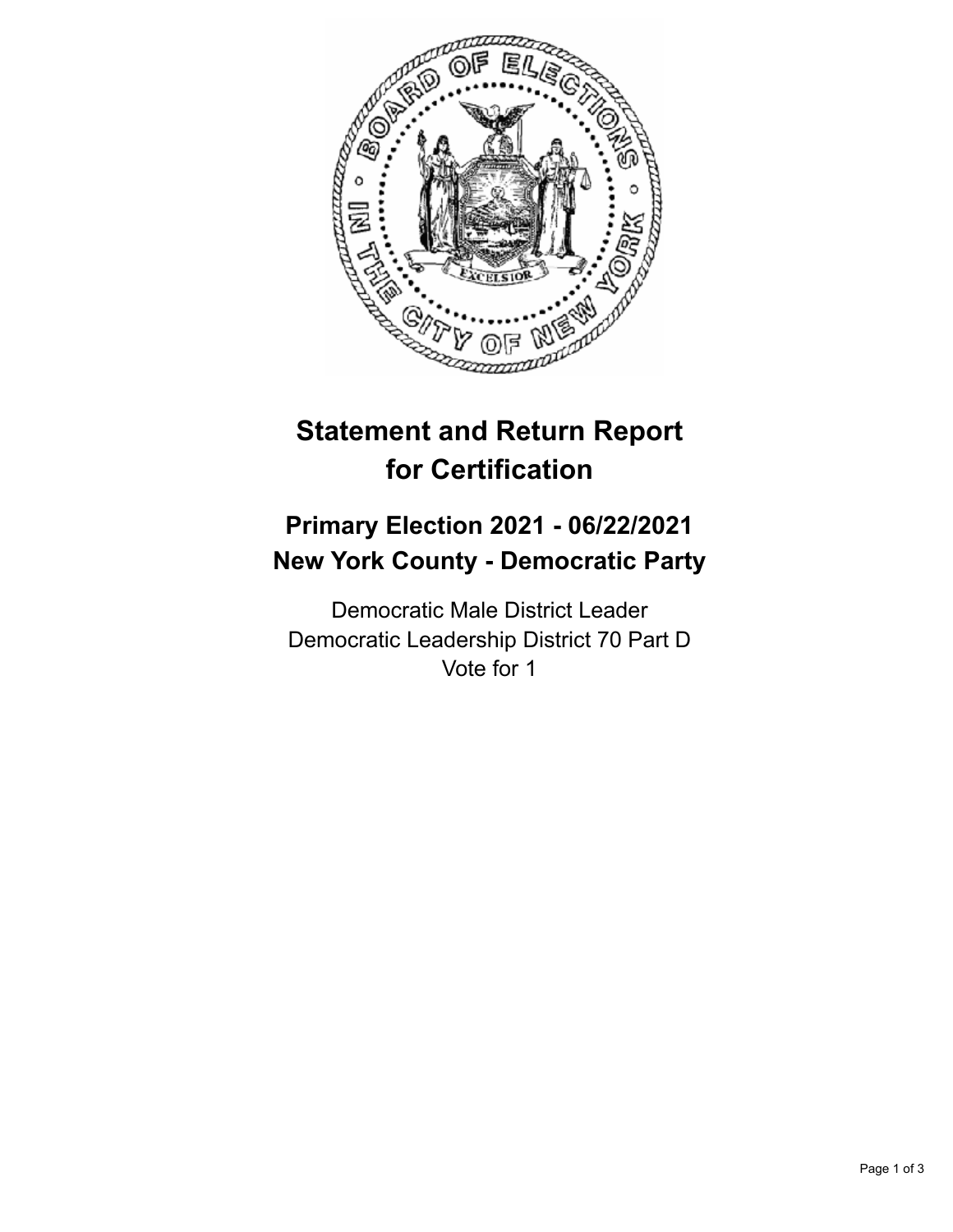

## **Assembly District 70**

| <b>PUBLIC COUNTER</b>                                    | 3,155 |
|----------------------------------------------------------|-------|
| MANUALLY COUNTED EMERGENCY                               | 0     |
| <b>ABSENTEE / MILITARY</b>                               | 351   |
| <b>AFFIDAVIT</b>                                         | 31    |
| <b>Total Ballots</b>                                     | 3,537 |
| Less - Inapplicable Federal/Special Presidential Ballots | 0     |
| <b>Total Applicable Ballots</b>                          | 3,537 |
| <b>LUIS ORDONEZ</b>                                      | 1,143 |
| <b>BARRY J. WEINBERG</b>                                 | 755   |
| LUIS M. JOHNSON                                          | 747   |
| <b>BARACK OBAMA (WRITE-IN)</b>                           | 1     |
| CHARLES KIECHEL (WRITE-IN)                               | 1     |
| COREY ORTEGA (WRITE-IN)                                  | 1     |
| DANE CLARK (WRITE-IN)                                    | 1     |
| JOHN SMITH (WRITE-IN)                                    | 1     |
| JOSHUA CLENNON (WRITE-IN)                                | 1     |
| NICHOLAS A. SADNYTZKY (WRITE-IN)                         | 1     |
| TERRANCE CANTY (WRITE-IN)                                | 1     |
| TIM ALLEN (WRITE-IN)                                     | 1     |
| UNATTRIBUTABLE WRITE-IN (WRITE-IN)                       | 5     |
| <b>Total Votes</b>                                       | 2,659 |
| Unrecorded                                               | 878   |